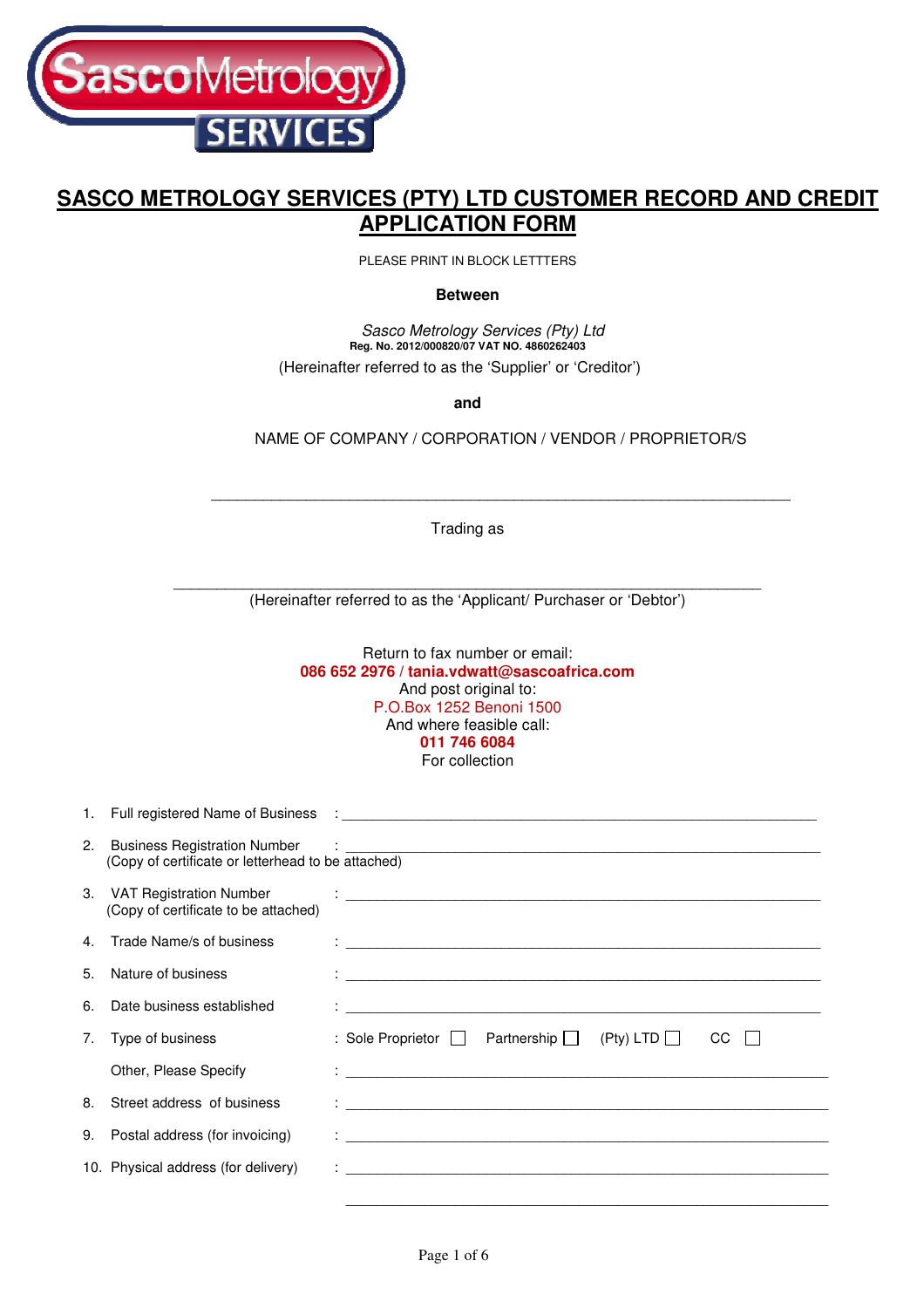| i) Telephone No                                                        |                                                                                                                                                                                                                                             |
|------------------------------------------------------------------------|---------------------------------------------------------------------------------------------------------------------------------------------------------------------------------------------------------------------------------------------|
| ii) Fax No                                                             |                                                                                                                                                                                                                                             |
| iii) Accounts contact name                                             |                                                                                                                                                                                                                                             |
| iv) Email address                                                      |                                                                                                                                                                                                                                             |
| 11. Banking Details: i) Bank                                           | $\vdots$ . The contract of the contract of the contract of the contract of the contract of the contract of the contract of the contract of the contract of the contract of the contract of the contract of the contract of the c            |
| iii) Branch No                                                         | iv) Tel No : _____________________________                                                                                                                                                                                                  |
| v) Account No                                                          | <u> 1986 - John Stein, Amerikaansk politiker (</u>                                                                                                                                                                                          |
| 12. Auditors Details: i) Name                                          |                                                                                                                                                                                                                                             |
| ii) Address                                                            |                                                                                                                                                                                                                                             |
| iii) Telephone No                                                      |                                                                                                                                                                                                                                             |
| 13. Are your premises                                                  | Owned $\Box$<br>Rented<br>$\mathbf{I}$                                                                                                                                                                                                      |
| i.<br>Name of Landlord                                                 |                                                                                                                                                                                                                                             |
| ii.<br>Address                                                         |                                                                                                                                                                                                                                             |
| iii.<br>Telephone No                                                   |                                                                                                                                                                                                                                             |
|                                                                        |                                                                                                                                                                                                                                             |
| 14. Personal Details of Owner/s, Director/s, Partners or Member/s etc. |                                                                                                                                                                                                                                             |
| <b>Full Name</b><br>i)                                                 |                                                                                                                                                                                                                                             |
| <b>Identity Number</b>                                                 | and the control of the control of the control of the control of the control of the control of the control of the                                                                                                                            |
| <b>Residential Address</b>                                             | <u> 1980 - Jan Samuel Barbara, martin a shekara tsara 1980 - An tsara 1980 - An tsara 1980 - An tsara 1980 - An t</u>                                                                                                                       |
|                                                                        | Capacity (e.g.director/member) example and the contract of the contract of the contract of the contract of the contract of the contract of the contract of the contract of the contract of the contract of the contract of the              |
| Telephone Number                                                       | <u> 2000 - Jan James James James James James James James James James James James James James James James James J</u>                                                                                                                        |
| ii) Full Name                                                          |                                                                                                                                                                                                                                             |
| <b>Identity Number</b>                                                 |                                                                                                                                                                                                                                             |
| <b>Residential Address</b>                                             |                                                                                                                                                                                                                                             |
| Capacity                                                               |                                                                                                                                                                                                                                             |
| Telephone Number                                                       |                                                                                                                                                                                                                                             |
| iii) Full Name                                                         |                                                                                                                                                                                                                                             |
| <b>Identity Number</b>                                                 | <u> 1989 - Johann Stoff, deutscher Stoff, der Stoff, der Stoff, der Stoff, der Stoff, der Stoff, der Stoff, der S</u>                                                                                                                       |
| <b>Residential Address</b>                                             |                                                                                                                                                                                                                                             |
| Capacity                                                               |                                                                                                                                                                                                                                             |
| Telephone Number                                                       | <u> 2000 - Jan Personal de Paris de la Paris de la Paris de la Paris de la Paris de la Paris de la Paris de la P</u>                                                                                                                        |
|                                                                        |                                                                                                                                                                                                                                             |
|                                                                        |                                                                                                                                                                                                                                             |
| <b>Authorised Contact Handling</b><br>$\cdot$ :                        |                                                                                                                                                                                                                                             |
| 13. Account contact person                                             | : _______________________________ Designation                                                                                                                                                                                               |
| 14. Orders                                                             | Designation<br><u>and the state of the state of the state</u>                                                                                                                                                                               |
| 15. Financial Manager                                                  | $\mathbf{1}_{\{1,2,3,4,5\}}$ . The set of the set of the set of the set of the set of the set of the set of the set of the set of the set of the set of the set of the set of the set of the set of the set of the set of the set of<br>Tel |
| 16. Attorney<br><u> 1986 - John Stein, Amerikaansk konst</u>           | Tel<br><u> 1999 - Johann Barbara, martin a</u>                                                                                                                                                                                              |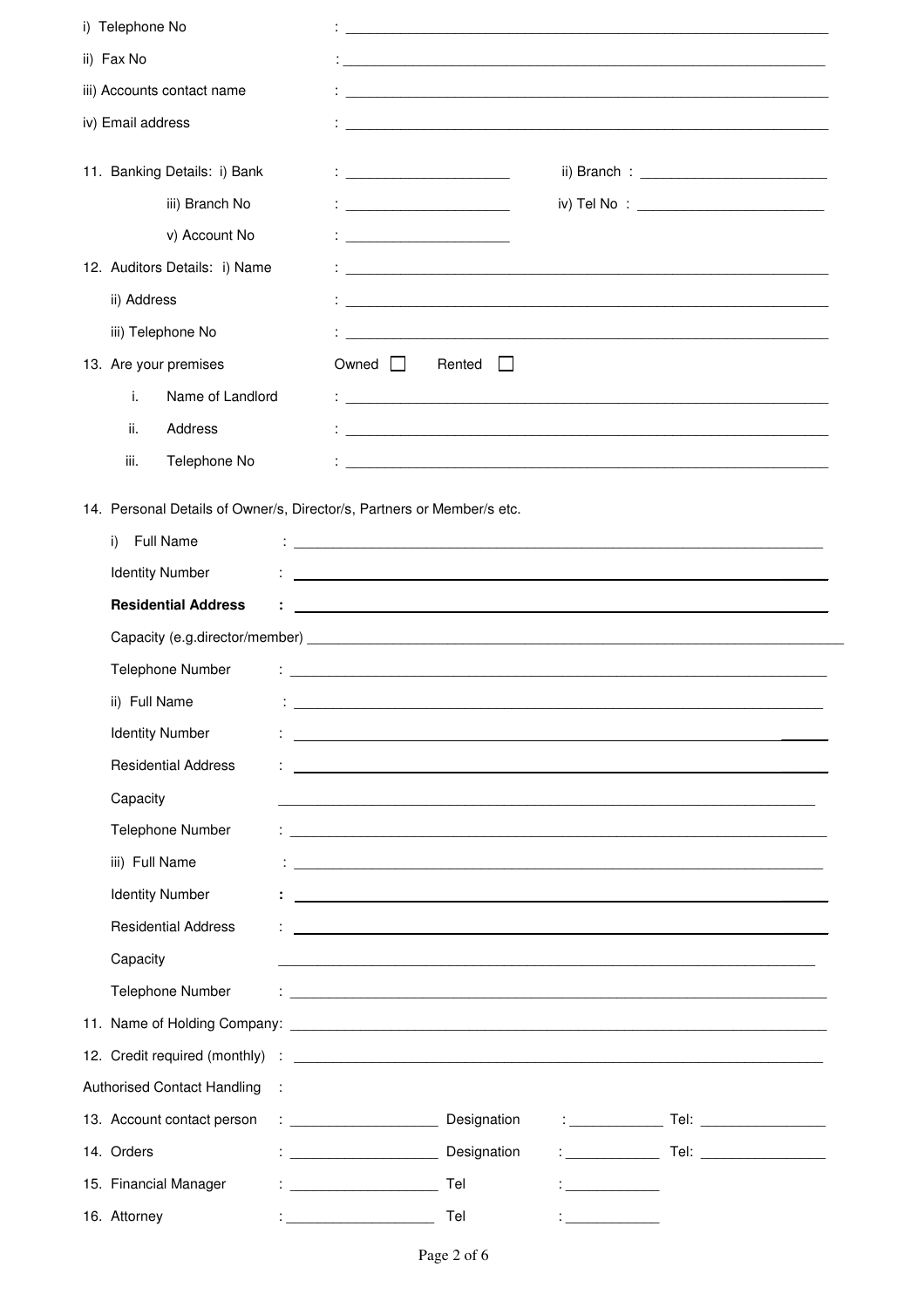| $\rightarrow$<br>⊃ther<br>. . | Siunalion<br>. .<br>$\sim$ | $\sim$<br>_<br>আ |
|-------------------------------|----------------------------|------------------|
|                               |                            |                  |

#### 18. Credit/Trade references (Please supply at least three)

|      | <b>NAME</b>                                  | TEL NO.                                                                      | ADDRESS:                                                          |
|------|----------------------------------------------|------------------------------------------------------------------------------|-------------------------------------------------------------------|
| i)   | the company of the company of the company of | $\bullet$<br>the contract of the contract of the contract of the contract of | <b>Service</b><br>the contract of the contract of the contract of |
| ii)  |                                              |                                                                              | the control of the control of the                                 |
| III) |                                              |                                                                              | the control of the control of the                                 |
|      |                                              |                                                                              |                                                                   |

### **TOTAL CREDIT FACILITY REQUIRED:R\_\_\_\_\_\_\_\_\_\_\_\_\_\_\_\_\_\_\_\_\_\_\_\_\_\_\_\_\_\_\_\_\_\_\_\_\_\_\_\_\_\_\_\_\_\_\_**

#### **THE TERMS ANS CONDITIONS OF SUPPLY IN TERMS OF THIS CREDIT AGREEMENT ARE AGREED TO AND UNDERSTOOD BY THE APPLICANT AND ARE AS FOLLOWS:**

- 1. Terms of payment shall be strictly 30 (thirty) days from date of statement.
- 2. Ownership in all goods supplied by the Supplier to the Applicant shall remain vested in the Supplier until payment thereof is made in full
- 3. The Applicant agrees that interest will be charged on all overdue accounts at 10.5% per annum being the maximum rate permissible in terms of the Prescribed Rate of Interest Act.
- 4. The Applicant hereby consents to the jurisdiction of the Magistrate's Court in terms of Section 28 of the Magistrate's Court Act should any claim arising out of the supply of goods in terms of this contract be beyond the jurisdiction of the Magistrate's Court because of the amount of the claim. Notwithstanding the foregoing, the supplier shall have the right to take legal action against the Applicant in any other court of competent jurisdiction.
- 5. The Applicant nominates its street address aforesaid as its domicilium citandi et executandi for service of all notices and service of all legal process in connection with any claim due to the Supplier arising out of credit granted to the Applicant.
- 6. The Supplier may withdraw credit facilities at any time without prior notice and the extent and nature of such facility shall at all times be at the Supplier's sole discretion.
- 7. Should the Supplier at any stage have to place the Applicant in mora for amounts outstanding and overdue, then the whole account of the Applicant to the Supplier will become immediately due and payable on demand.
- 8. Should the Supplier have to engage the services of an attorney to collect any amount/s due by the Applicant, then the Applicant shall be liable to pay all the Supplier's costs of such legal action including costs on the scale as between attorney and own client and collection commission at the then prevailing tariff rate. If the creditor is obliged to employ a debt collection agent due to the applicant having defaulted in payment, then the applicant will be liable for such debt collectors' commission which is charged to the company at the rate of 18% on any payment received as a result of any steps taken against the applicant by such debt collection agency.
- 9. The supplier may hold and process by computer or otherwise any information obtained by me (individual) or us (business entity) as a result of this application and/or agreement. The supplier may conduct a credit enquiry about me/us with a credit information bureau, persons acting as their agents and/or other credit grantors. The supplier may transmit details of how I/we have performed in meeting my/our obligations in terms of this application/agreement concluded between the supplier and myself/us and share such information with other credit grantors for the purposes of making any credit risk management related decisions.
- 10. If I/we fail to meet my/our obligations as defined in this application/agreement the supplier may record my/our nonperformance with a credit information bureau. Any information conveyed to a credit information bureau will be available to other credit grantors and used in making credit risk management related decisions.
- 11. Orders are subject to confirmation by the Supplier and pending such confirmation, shall be binding on the Purchaser.
- 12. Agreed dates for delivery will be adhered to by the Supplier, but will be subject to weather conditions and availability of materials.
- 13. Discrepancies with regard to delivery by the Supplier will be communicated to the Purchaser in writing. The Supplier will not, as a result, be held liable to the Purchaser for such discrepancies.
- 14. The Supplier will not be liable for Acts of God or storm damage to goods, services or installations supplied to Purchaser.
- 15. The Supplier shall not in any way be held liable, nor payment be withheld from the Supplier, for any work carried out on behalf of the Purchaser, for which permission is required from Landlords, Local Authorities or any other entity on any particular job. In any such event, the Applicant/Purchaser, will immediately become liable for payment in full on the order, irrespective of whether the job is completed or not. Additional costs incurred for removal of work/installation and possible reinstallation will be for the Applicant.
- 16. Measurements taken on behalf of the Purchaser/ Applicant will be done at the Purchaser's own risk and the Supplier will not be held liable for discrepancies.
- 17. Credit limits granted by the Supplier, may not be exceeded without prior written consent. The Creditor reserves the right to change the credit limit at any time. Any amount over the approved credit limit will be supplied on a strictly C.O.D. basis.
- 18. Work will only be carried in terms of the quote and/or order. Deviation from such must be arranged and agreed to in writing, and subject to terms and conditions contained herein.
- 19. The Supplier/Creditor reserves the right to withdraw credit facilities enjoyed by the Purchaser at any given time if:
	- a. -The account is not conducted in a satisfactory manner.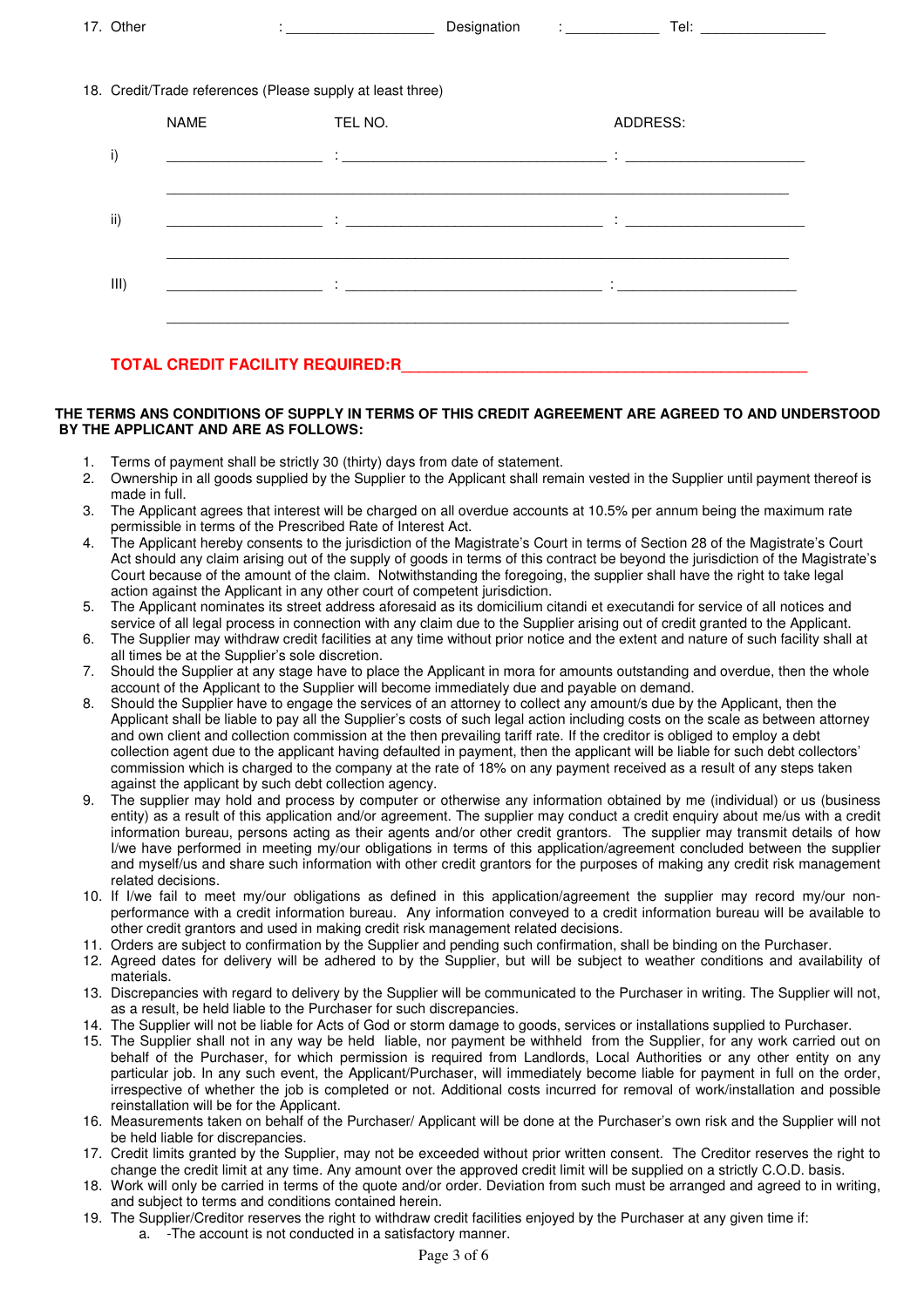These terms and conditions may not be varied or altered unless such variation or alteration is reduced to writing and signed by all the parties hereto.

I/We verify that all the information contained in this document is correct and true, and that I/We are authorized to apply for these credit facilities.

| Member or Director or Authorised Person for and on behalf of the Applicant |                                                                       |                                                                |                                                                                                                                                                                                                                                      |                                                                                  |  |                                                                                                                                                                                                                                   |  |
|----------------------------------------------------------------------------|-----------------------------------------------------------------------|----------------------------------------------------------------|------------------------------------------------------------------------------------------------------------------------------------------------------------------------------------------------------------------------------------------------------|----------------------------------------------------------------------------------|--|-----------------------------------------------------------------------------------------------------------------------------------------------------------------------------------------------------------------------------------|--|
|                                                                            |                                                                       |                                                                |                                                                                                                                                                                                                                                      |                                                                                  |  |                                                                                                                                                                                                                                   |  |
|                                                                            | Full Name                                                             |                                                                | <u> 1988 - Andrea Stein, amerikansk politiker (</u>                                                                                                                                                                                                  |                                                                                  |  |                                                                                                                                                                                                                                   |  |
|                                                                            | Signature                                                             |                                                                | $\mathcal{L}^{\mathcal{L}}$ , and $\mathcal{L}^{\mathcal{L}}$ , and the contribution of the contribution of the contribution of the contribution of the contribution of the contribution of the contribution of the contribution of the contribution | Date                                                                             |  | $\frac{1}{2}$ . The contract of the contract of the contract of the contract of the contract of the contract of the contract of the contract of the contract of the contract of the contract of the contract of the contract of t |  |
|                                                                            |                                                                       |                                                                |                                                                                                                                                                                                                                                      |                                                                                  |  |                                                                                                                                                                                                                                   |  |
|                                                                            |                                                                       |                                                                |                                                                                                                                                                                                                                                      | Please provide the following documentation with the completed credit application |  |                                                                                                                                                                                                                                   |  |
| $\bullet$                                                                  | A resolution letter if credit application is not signed by a director |                                                                |                                                                                                                                                                                                                                                      |                                                                                  |  |                                                                                                                                                                                                                                   |  |
| $\bullet$<br>٠                                                             |                                                                       | Certificate of Incorporation<br>Company Registration documents |                                                                                                                                                                                                                                                      |                                                                                  |  |                                                                                                                                                                                                                                   |  |
| ٠                                                                          | Vat certificate                                                       |                                                                |                                                                                                                                                                                                                                                      |                                                                                  |  |                                                                                                                                                                                                                                   |  |
| ٠                                                                          | Cancelled cheque / Stamped Bank letter (not older than three months)  |                                                                |                                                                                                                                                                                                                                                      |                                                                                  |  |                                                                                                                                                                                                                                   |  |
| <b>BBEE</b> Certificate                                                    |                                                                       |                                                                |                                                                                                                                                                                                                                                      |                                                                                  |  |                                                                                                                                                                                                                                   |  |
|                                                                            |                                                                       | Directors / shareholders ID copies                             |                                                                                                                                                                                                                                                      |                                                                                  |  |                                                                                                                                                                                                                                   |  |

- Letter of good standing
- Tax clearance certificate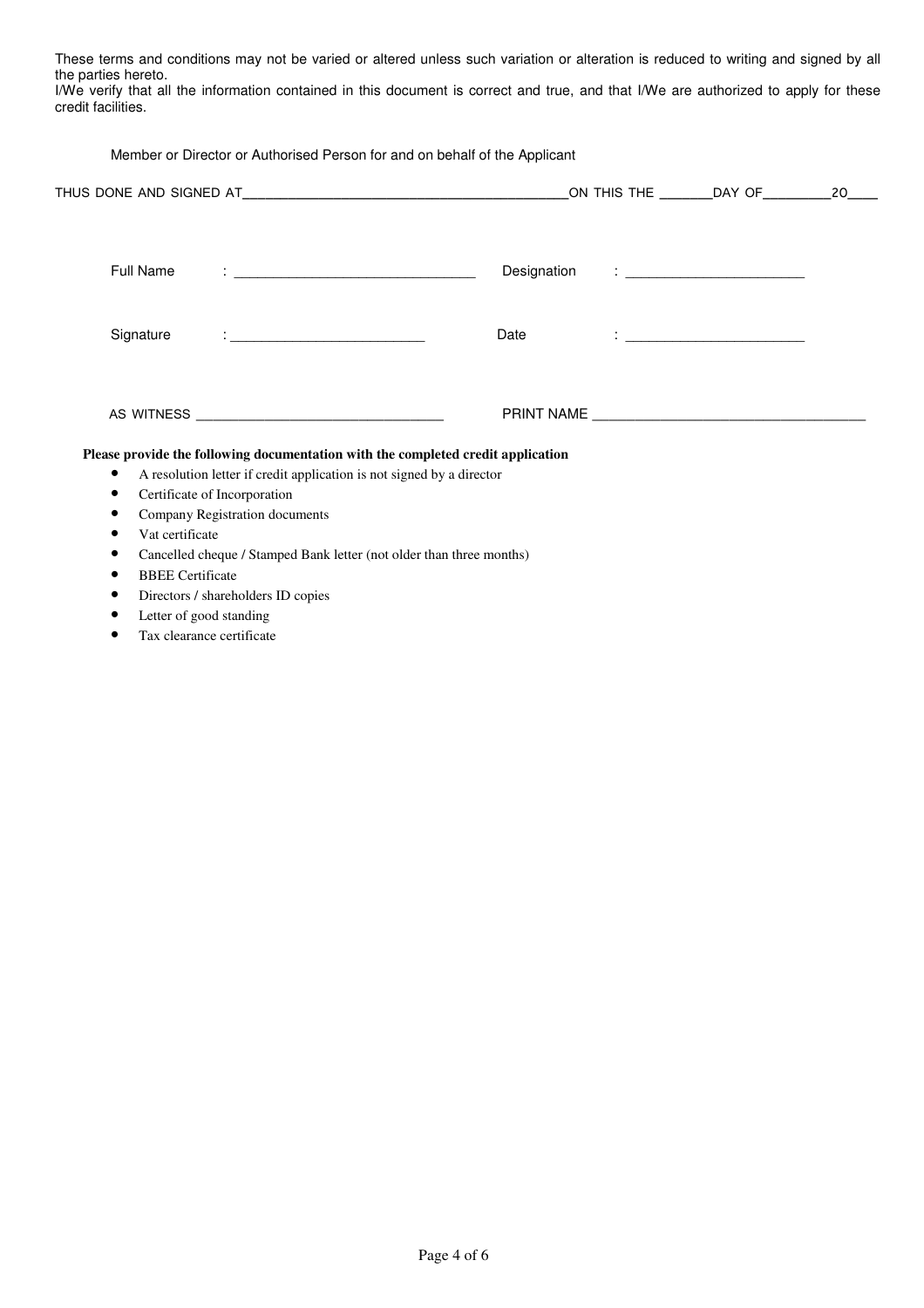## **DEED OF SURETYSHIP**

### **Made and entered into by and between:**

# **Sasco Metrology Services (Pty) Ltd**

**Registration number 2012/000820/07 (Herein referred to as "the Creditor ") AND** 

**\_\_\_\_\_\_\_\_\_\_\_\_\_\_\_\_\_\_\_\_\_\_\_\_\_\_\_\_\_\_\_\_\_\_\_\_\_\_\_\_\_\_\_\_\_\_\_\_\_\_\_\_\_\_\_\_\_\_\_\_\_\_\_\_\_\_\_\_\_\_\_\_\_\_\_\_\_ (PRINT FULL NAME)** 

 **(Herein referred to as "The Surety")** 

**WHEREAS the Creditor entered into a credit agreement of sale/supply/purchase with:** 

**\_\_\_\_\_\_\_\_\_\_\_\_\_\_\_\_\_\_\_\_\_\_\_\_\_\_\_\_\_\_\_\_\_\_\_\_\_\_\_\_\_\_\_\_\_\_\_\_\_\_\_\_\_\_\_\_\_\_\_\_\_\_\_\_\_\_\_\_\_\_\_ (PRINT NAME)** 

 **(Hereinafter referred to as the "Debtor")** 

**AND WHEREAS THE CREDITOR REQUIRES A SURETYSHIP FOR ANY DEBT ARISING FROM THE SALE/SUPPLY/PURCHASE CREDIT AGREEMENT BETWEEN THE DEBTOR AND THE CREDITOR:** 

### **NOW THERFORE IT IS AGREED AS FOLLOW:**

- **1.1 I \_\_\_\_\_\_\_\_\_\_\_\_\_\_\_\_\_\_\_\_\_\_\_\_\_\_\_\_\_\_\_\_\_\_\_\_\_\_\_\_\_ (FULL NAME) ID Number \_\_\_\_\_\_\_\_\_\_\_\_\_\_\_\_\_\_\_\_\_\_\_\_\_ the**  *<u>unsert your company name)*and its successors –</u> **in – title("the Creditor") as surety for and co–principal debtor with the Debtor and its successors in title for the due and punctual performance and payment by the Debtor of all debts and the obligations of whatsoever nature and howsoever arising which the Debtor in its own name or trade name may now or in the future owe to the creditor, whether such indebtedness occurs during my lifetime or after my death, including the payment of any damages suffered by the creditor as a result of the failure of the Debtor to fulfill its obligations timeously or at all to the Creditor and further including any claims for loss or damages suffered by the Creditor as a result of the failure of the Debtor to fulfill its obligations timeously or at all to the Creditor and further including any claims for loss or damages arising from the cancellation or abandonment of any contracts by the trustee, liquidator, judicial manager or receiver in a scheme of arrangement or compromise of the Debtor.**
- **1.2 My Liability as Surety in terms of this surety ship shall be unlimited. Should the the principal debtor for whom I am signing this suretyship at any time hereafter be placed under business rescue in terms of the Company's Act, then I shall immediately become liable to the Creditor for payment of the full amount then owing by the principal debtor to the Creditor in terms of this suretyship and the Creditor may then immediately enforce this suretyship for such amount.**
- **1.3 The rights of the Creditor under this surety ship shall not be affected or diminished if the Creditor at any time obtains additional surety ships, guarantees securities or indemnities in connection with the Debtor's obligations. My liability shall be bound by all admissions or acknowledgments or indebtedness made or given by the Debtor to the Creditor from time to time. I agree and declare that it shall always be in the Creditors sole and absolute discretion to determine the extent, nature and duration of the facilities and terms to be allowed to the Debtor.**
- **1.4 The Creditor shall be entitled, whether before or after the due date for payment or performance of the Debtor's obligations without reference or notification to me, the Surety , without affecting it rights hereunder and without releasing me hereunder, to release other sureties and securities: to grant the Debtor extensions of time for payment and other indulgencies, to compound or to make any other arrangements with the Debtor for the discharge of the Debtor obligations: to accept any dividend in a liquidation or judicial arrangement on account and in reduction of the Debtor's obligations: to alter or vary any present or future agreement between the Debtor and the Creditor.**
- **1.5 The surety ship agreement is a continuing surety ship and shall remain in full force and effect notwithstanding the fluctuation in or temporary extinction of the Debtor's indebtedness to the Creditor. This surety ship agreement may only be withdrawn revoked or cancelled in writing by the Creditor.**
- **1.6 As Collateral security for my obligations on terms hereof, do I hereby cede, assign and make over to the Creditor all claims of whatsoever nature that I now have or in the future may have against the Debtor and the Surety undertakes not to make any claim against the Debtor or prove or seek to prove a claim against the Debtor or its insolvent estate until all the Debtors' obligations to the Creditor have been discharged in full.**
- **1.7 I hereby expressly renounce the defence of prescription and the benefits of the legal exceptions or "order" "excussion", division, cession of action, no value received and all or any exceptions which could or might be pleaded to any claim by the Debtor against me and hereby declare myself fully acquainted with the meaning and effect of all above mentioned exceptions.**
- **1.8 I shall be responsible for all charges and expenses of whatsoever nature incurred by the creditor in securing the implementation of the Debtor's obligations or of the rights of the Creditor in terms hereof , including without limitation by virtue of the foregoing all legal costs incurred on the attorney and own client scale and collection commission. I further bind myself as Surety for and co-principal debtor with the Debtor to any party to whom the Creditor may cede and or assign any or all of its rights in the respect of the Debtors obligations or any part thereof and declares that the terms and conditions set out herein shall in such events apply. I hereby agree that this surety ship shall be construed, enforced and performed in accordance with the laws of the Republic of South Africa.**